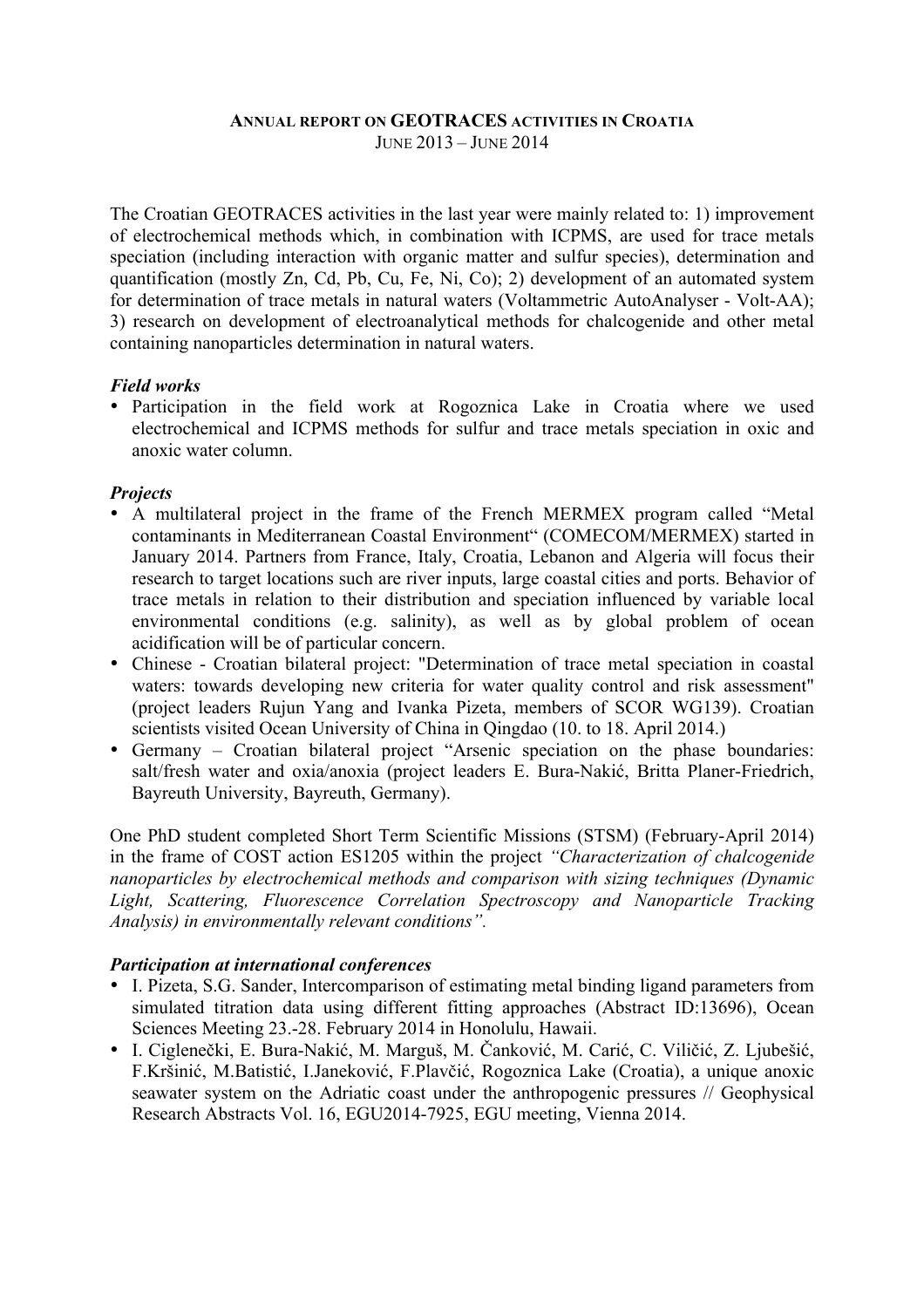# *Publications*

- CONTREIRA-PEREIRA, Leonardo; YÜCEL, Mustafa; OMANOVIĆ, Dario; BRULPORT, Jean-Pierre; Le BRIS, Nadine. Compact autonomous voltammetric sensor for sulfide monitoring in deep sea vent habitats. // Deep-sea research. Part 1. Oceanographic research papers. 80 (2013); 47-57.
- CUKROV, Neven; CUCULIĆ, Vlado; BARIŠIĆ, Delko; LOJEN, Sonja; LOVRENČIĆ MIKELIĆ, Ivanka; OREŠČANIN, Višnja; VDOVIĆ, Neda; FIKET, Željka; ČERMELJ, Branko; MLAKAR, Marina. Elemental and isotopic records in recent fluvio-lacustrine sediments in karstic river Krka, Croatia. // Journal of geochemical exploration. 134 (2013); 51-60.
- CUNLIFFE, Michael; ENGEL, Anja; FRKA, Sanja; GAŠPAROVIĆ, Blaženka; GUITART, Carlos; MURRELL, Colin J.; SALTER, Matthew; STOLLE, Christian; UPSTILL-GODDARD, Robert; WURL, Oliver. Sea surface microlayers : a unified physicochemical and biological view of the air-ocean interface. // Progress in oceanography. 109 (2013); 104-116.
- FILIPOVIĆ MARIJIĆ, Vlatka; VARDIĆ SMRZLIĆ, Irena; RASPOR, Biserka. Effect of acanthocephalan infection on metal, total protein and metallothionein concentrations in European chub from a Sava River section with low metal contamination. // Science of the total environment. 463-464 (2013); 772-780.
- FILIPOVIĆ, Josip; GRČIĆ, Ivana; BERMANEC, Vladimir; KNIEWALD, Goran. Monitoring of total metal concentration in sludge samples: Case study for the mechanicalbiological wastewater treatment plant in Velika Gorica, Croatia. // Science of the Total Environment. 447 (2013); 17-24.
- FRANČIŠKOVIĆ-BILINSKI, Stanislav; CUCULIĆ, Vlado; BILINSKI, Halka; HÄUSLER, Hermann; STADLER, Philipp. Geochemical and stable isotopic variability within two rivers rising under the same mountain, but belonging to two distant watersheds. // Chemie der Erde - Geochemistry. 73 (2013), 3; 293-308.
- GRAHEK, Željko; MILANOVIĆ, Ivana; NODILO, Marijana; ROŽMARIĆ, Martina. Sequential separation of Fe and Sr from liquid samples by using Sr resin and rapid determination of 55Fe and 89,90Sr. // Applied radiation and isotopes. 81 (2013); 42-48.
- JURINA, Irena; IVANIĆ, Maja; TROSKOT- ORBI, Tamara; BARIŠIĆ, Delko; VDOVIĆ, Neda; SONDI, Ivan. Activity concentrations and distribution of radionuclides in surface and core sediments of the Neretva Channel (Adriatic Sea, Croatia). // Geologia Croatica. 66 (2013), 2; 143-150.
- KARAVOLTSOS, S.; SAKELLARI, A.; MAKARONA, A.; PLAVŠIĆ, Marta; AMPATZOGLOU, D.; BAKEAS, E.; DASSENAKIS, M.; SCOULLOS, M. Copper complexation in wet precipitation: Impact of different ligand sources. Atmospheric environment (1994). 80 (2013): 13-19.
- KARAVOLTSOS, S.; SAKELLARI, A.; STRMEČKI, Slađana; PLAVŠIĆ, Marta; IOANNOU, E.; ROUSSIS, V.; DASSENAKIS, M.; SCOULLOS, M. Copper complexing properties of exudates and metabolites of macroalgae from the Aegean Sea. // Chemosphere. 91 (2013), 11; 1590-1595.
- KRASNIĆI, Nesrete; DRAGUN, Zrinka; ERK, Marijana; RASPOR, Biserka. Distribution of selected essential (Co, Cu, Fe, Mn, Mo, Se, Zn) and nonessential (Cd, Pb) trace elements among protein fractions from hepatic cytosol of European chub (Squalius cephalus L.). // Environmental science and pollution research. 20 (2013), 4; 2340-2351.
- LENOBLE, Veronique; OMANOVIĆ, Dario; GARNIER, Cedric; MOUNIER, Stephane; ĐONLAGIĆ, Nusreta; Le POUPON, Christophe; PIŽETA, Ivanka. Distribution and chemical speciation of arsenic and heavy metals in highly contaminated waters used for